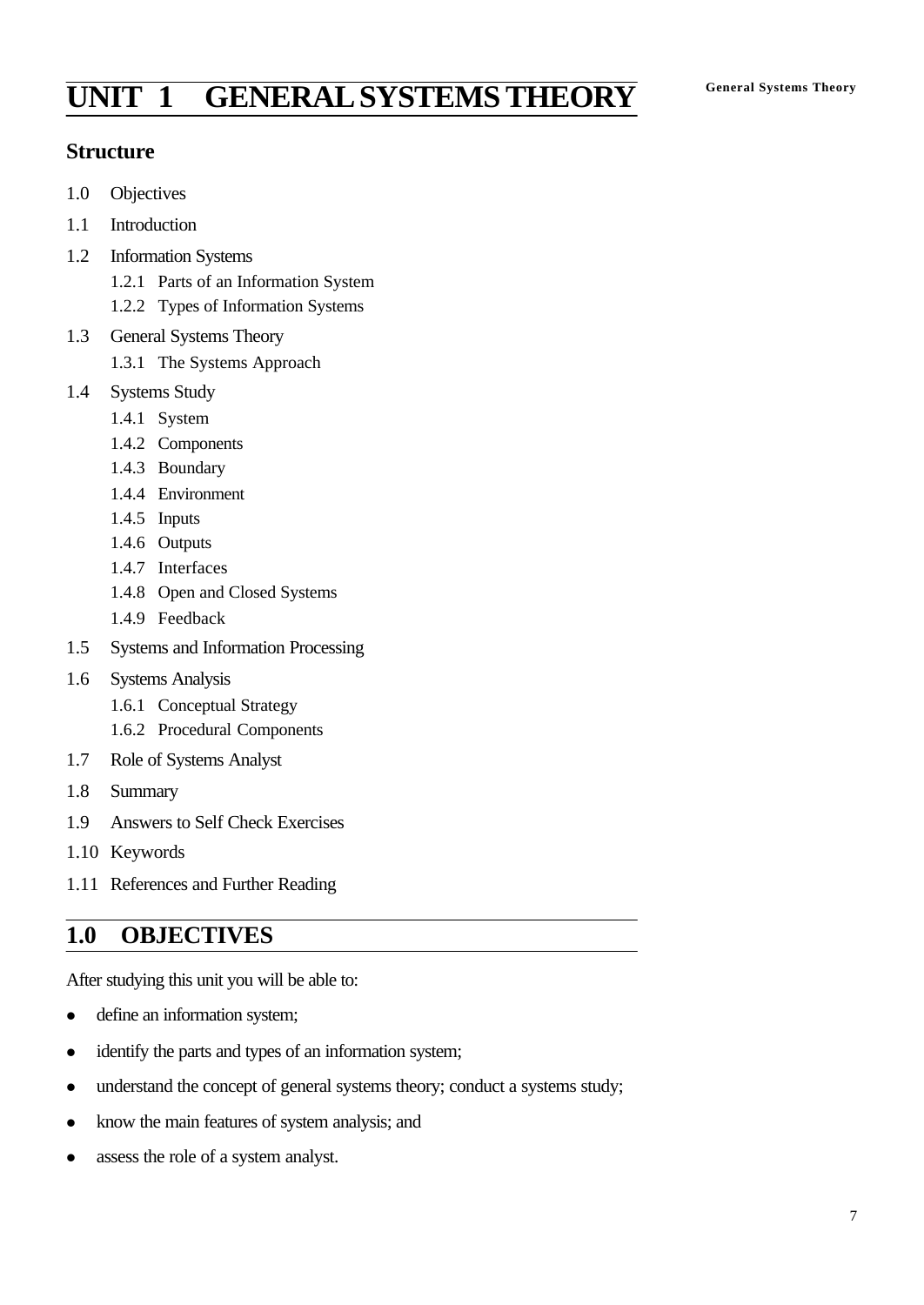# **System Analysis and Design 1.1 INTRODUCTION**

In the past few decades, a new and dynamic activity has developed in organizations the design, operation and management of computer-based information systems. While many organizational activities and resources have been devoted to the acquisition and processing of information for a long time, the advent of the computer and its application in LIS activities have greatly extended the information processing capabilities. Computer-based information systems have thus influenced the organizations of all types and sizes.

System concepts are very abstract and, therefore, are not always appealing to many people. But understanding the systems can lead to the same benefits as understanding the mathematics of abstract business concepts. Thus, the system concept is more a philosophy while systems analysis is a methodology for viewing complex wholes at a manageable level of abstraction. It presents systems abstractly, using just enough detail to allow the analyst to identify and specify alternatives for the design and modification of a system.

The reason for studying its systems is to identity the various characteristics that may varry from one system to another. Many of their characteristics of the systems are similar, and the strategies for analysing and improving them, are, therefore, similar. Various concepts related to systems are referred to collectively as general systems theory.

In this unit, we examine the general systems theory and the related aspects that are applicable to the environment for information systems.

## **1.2 INFORMATION SYSTEMS**

In the present day, Information systems are becoming crucial to the functioning of modern organizations and businesses. Organizations are using more and more information systems technology to gain competitive advantages over their rivals.

What is an information system ? An information system is a formalized structure, which can, form various sources, collect, store, process and report data and the information necessary for management in decision making and other purposes. Not all information systems and structures are formal, non do information systems have to be computer-based. Thus an information system is a set of organized procedures which, when executed, provides information to support decision making. Here, we define information as a tangible or intangible entity which serves to reduce uncertainty about some future state or event.

The basic functions of an information system reveal that the most important aspect is the user who interprets information. It is to be noted here that information is not just raw data. Rather, data are processed by selecting/collecting, organising including collating and summarizing to produce output which is interpreted as information by the user-decision maker.

Information systems have been there from the time people first inhabited in the earth. Early systems were quite rudimentary and subject to extensive distortion and delays. Individuals, organizations, and nations have always collected and processed information. Early information systems were highly informal, and involved the exchange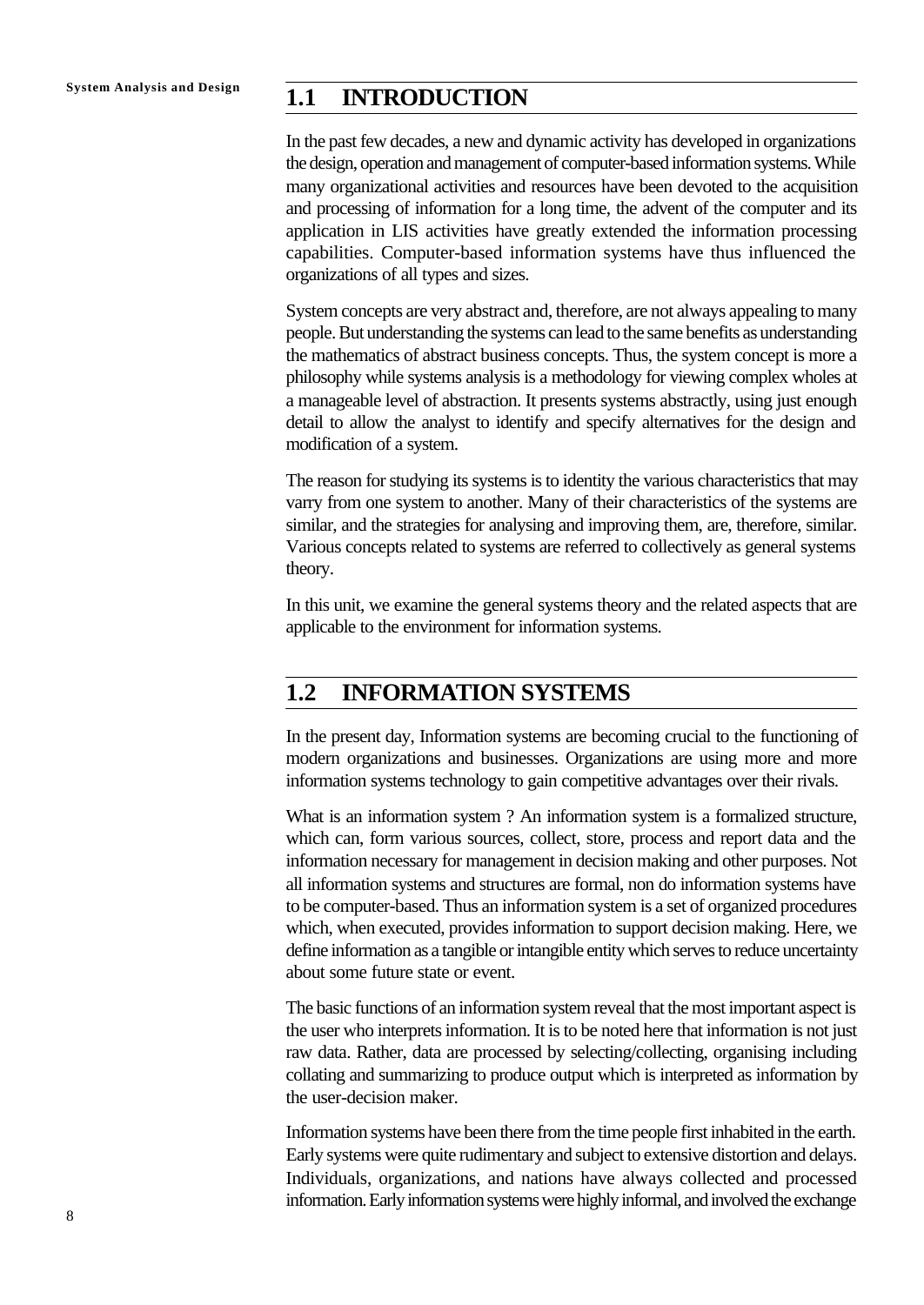of news, stories and anecdotes with neighbours. As economies progressed beyond **General Systems Theory** the subsistence level, information on the changing value of goods and services for barter and trade became important.

Formal organizations, from their inception, have required information systems to operate successfully. Production, accounting, financial and external data on consumers and markets are vital to the operations of most modern businesses.

Information systems existed long before the development of computers. However, the explosion of information and the need to process large amounts of data to extract small identical and of useful information and the capability of the computer have contributed to the importance and development of computer-based information systems. The organizations thus look for computer-based information systems to operate and process data and to effectively use the output after interpretation.

## **1.2.1 Components of an Information System**

An information system has the following components:

Inputs Processes Data files **Outputs** Personnel, and Hardware

All systems, including information systems and computer systems have inputs, processes and outputs. Processes transform inputs (data) into outputs (management information). Processes can be subdivided into computer programs and procedures. Computer programs are executed by the computer hardware, and the procedures are executed by people. For example, sometimes, data must be collected and checked manually before they are put into the information system. An information system also contains data files, which can be either computer-based or manual.

Personnel are the most important component of an information system. System analysts and programmers design, implement and maintain the programs and procedures, while computer operators run the computer-based portion of the system. Accounting, finance, marketing and manufacturing personnel performs other aspects of an information system, many times without the use of computer hardware. Besides the above, management personnel set the overall policies that govern the operation of an information system.

The core of an information is, thus, made up of inputs, processes, data files and outputs. These components are executed and controlled by hardware and personnel.

# **1.2.2 Types of Information Systems**

Before computer applications came in a big way, information systems were classified as *data processing systems* and *management information systems* (MIS). *Data processing systems* were oriented towards capturing, processing and storing data, whereas MIS is oriented towards the generations of management information using the data. The *data processing system* performed transaction processing and was very much involved with collecting and storing of a large amount of detailed information. This information served as the database for the *management information system.*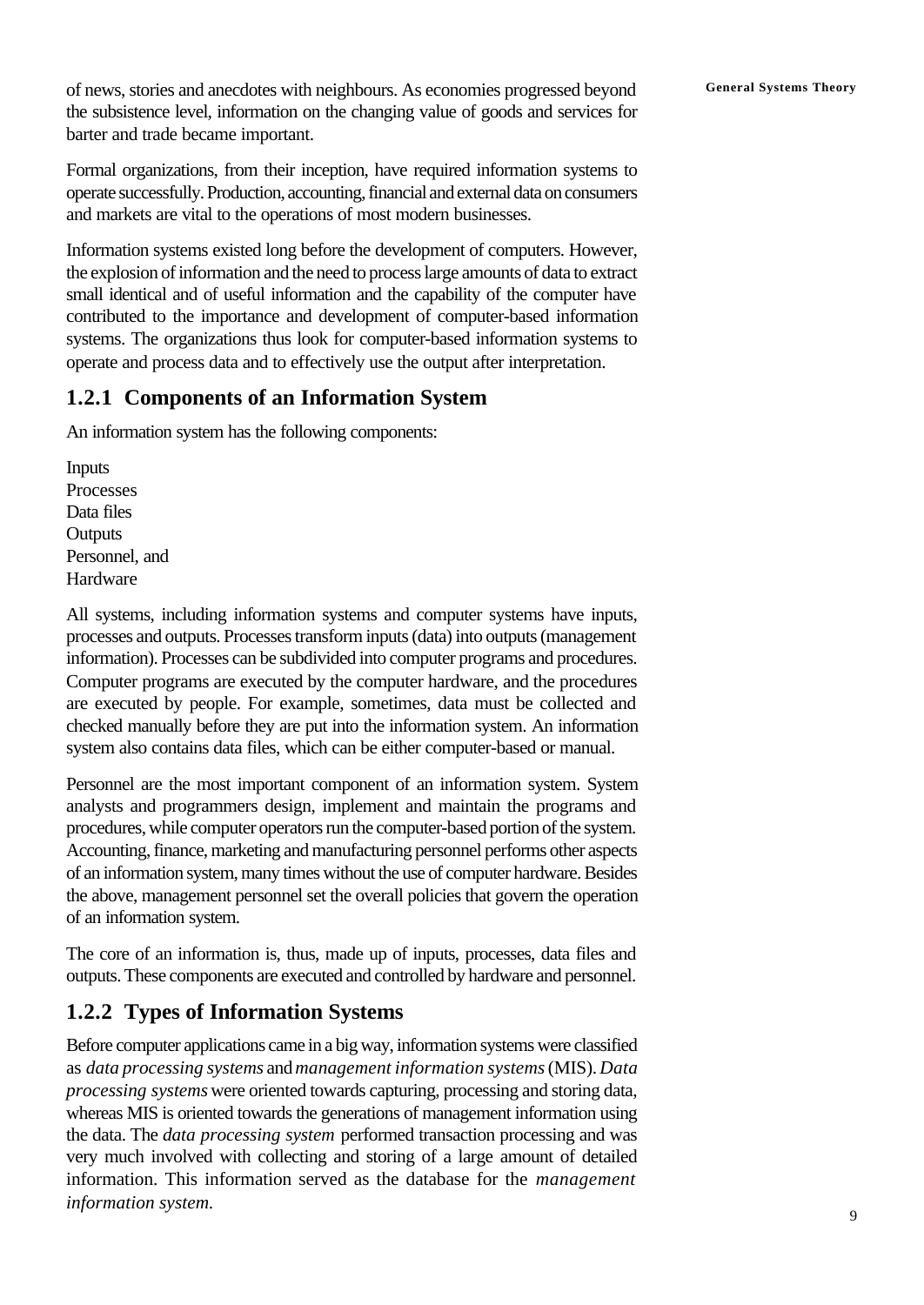**System Analysis and Design** With extensive use of computers and eventually, the development of computerised information systems, the term *data processing system* became out of date and was replaced with the term *transaction processing system.* Besides these two types of information systems, several new types of information systems started developing and began to be used widely. Let us study some of the important types of information systems.

#### *Transaction Processing Systems*

Transaction processing systems keep track of the daily activities of an organization. These systems collect and store data concerning various aspect of the activities of an organization, provide the information necessary for the day-to-day control of events, and serve as the database for higher-level information systems that may be used by managers and executives at the middle and upper levels of an organization.

#### *Office Automation Systems*

These systems use the computer to automate many of the routine tasks that are performed in a typical office. Besides word processing, other applications in the office include desktop publishing, electronic mail, facsimile transmission and image processing.

#### *Executive Information Systems*

Executive information systems provide for the communication of summary-level information to executives. The information in these systems are normally brief, meant exclusively for executives of the organization and updated frequently, usually on a daily basis. The systems also provide the capability to display more detailed information if an executive requires it. Many executives use these systems to keep track of pieces of information which are of importance to the organization.

#### *Expert Systems*

An expert system is a computer programme that enables a computer to take decisions which are usually made by humans with special expertise. These systems store facts and data that are necessary and are used to arrive at a judgment in a particular case.

#### *Management Information Systems*

The term management information system (MIS) applies to a system that provides information to the upper and middle level management about routine and other anticipated activities concerning an organization. MIS is in widespread use and form the backbone of information systems in business and industrial organizations. In many situations, all the other types of information systems-transaction processing, decision support, expert systems and other are parts of the MIS.

#### *Database Management System*

A database management system (DBMS) is a software application that stores the structure of the database, the data itself, relationships among data in the database, as well as forms and reports pertaining to the database. DBMS thus is a system that generates, runs and maintains databases, and as such the system must include all the software needed for the purpose. Stored with actual data is the description of a database, which enables the DBMS to retrieve information from the database, and to store new data in appropriate places in database, establishing relationships with other data if relevant. The DBMS in essence is data oriented with more importance on data modeling and data design.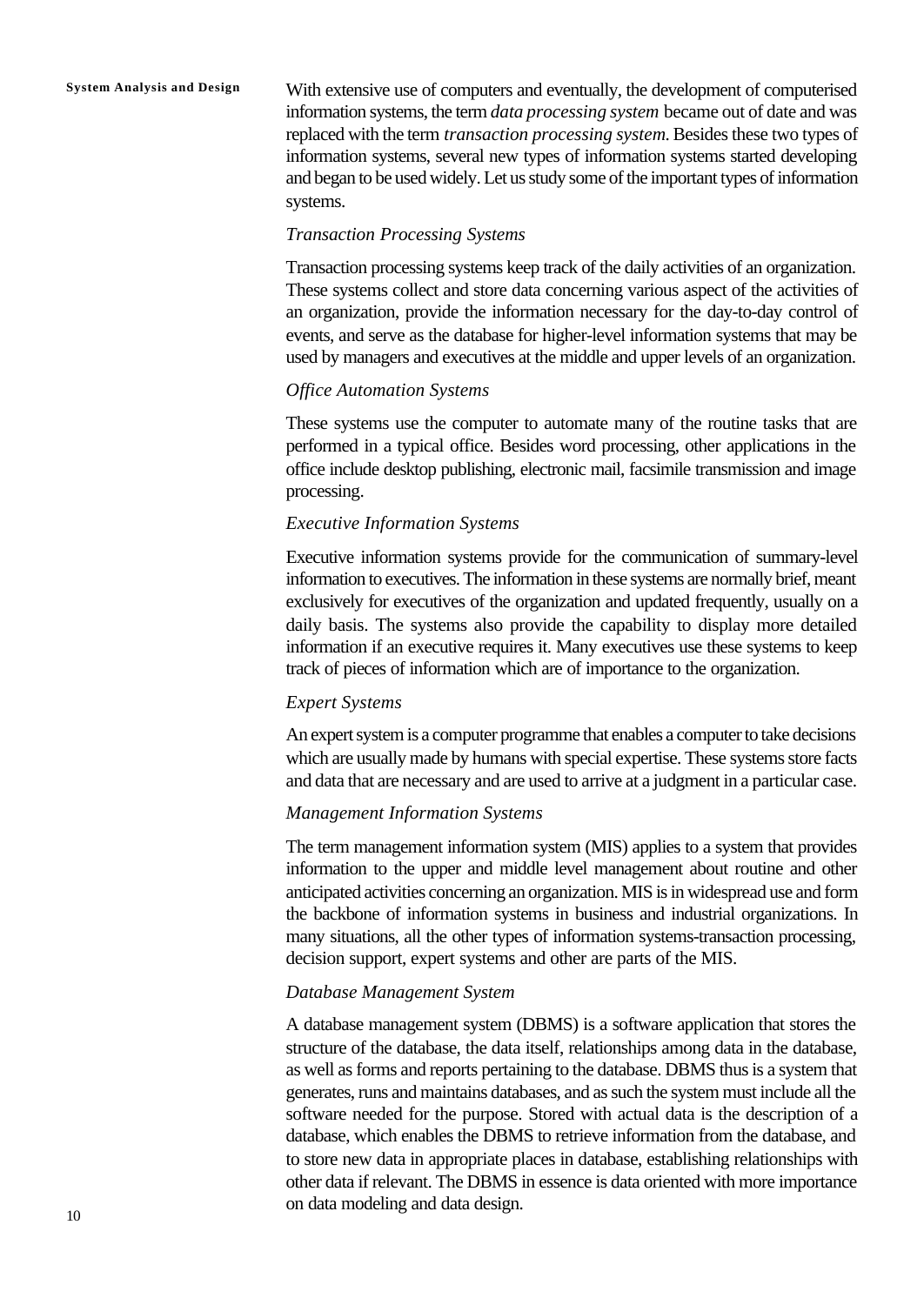#### *Decision Support Systems* **General Systems Theory**

A decision support system (DSS) is an integrated set of computer tools that allow a decision maker to interface directly with computers to create information which is useful in making semi-structured and unstructured decisions. MIS in the past has been most successful in providing information for routine, structured and anticipated types of decisions. Although MIS has succeeded in acquiring and storing large quantities of detailed data, it has been less successful in providing information for semi-structured or unstructured decisions, particularly when the computerised information system was designed. The basic idea underlying DSS is to provide a set of computer-based tools so that MIS can produce information to support semistructured or unstructured decisions.

#### **Self Check Exercise**

- 1) What is an information system?
- 2) Enumerate the various components of an information system.
- 3) List the different types of information systems.
- **Note:** i) Write your answer in the space given below.
	- ii) Check your answer with the answer given at the end of this unit.

................................................................................................... ................................................................................................... ................................................................................................... ................................................................................................... ................................................................................................... ...................................................................................................

# **1.3 GENERAL SYSTEMS THEORY**

The area of systems analysis and design for information systems has its foundation in the general systems theory. The General Systems Theory emphasises the need to examine all parts of a system. Too often the analyst focuses only on one component of the system, and takes action which may sometimes lead to ineffectiveness of the system because some important components were ignored. In addition to focusing on all parts of a system, the General Systems Theory helps communications among specialist, in different fields. One field of study closely associated with The General Systems Theory is cybernetics, the field of communication and control in manmachine systems (including computer systems). Cybernetics represents a combination of the fields of physics, biology, electrical engineering, etc.

In the analysis and design of information systems, we have to apply also our knowledge from diverse fields. An information system involves people from different levels of an organization, computers, programs, procedures and, also, the personnel to operate the system. Fields like management, organizational behaviour, industrial engineering, computer science, communications, psychology and many others have important contribution to make to the study and design of information systems. Before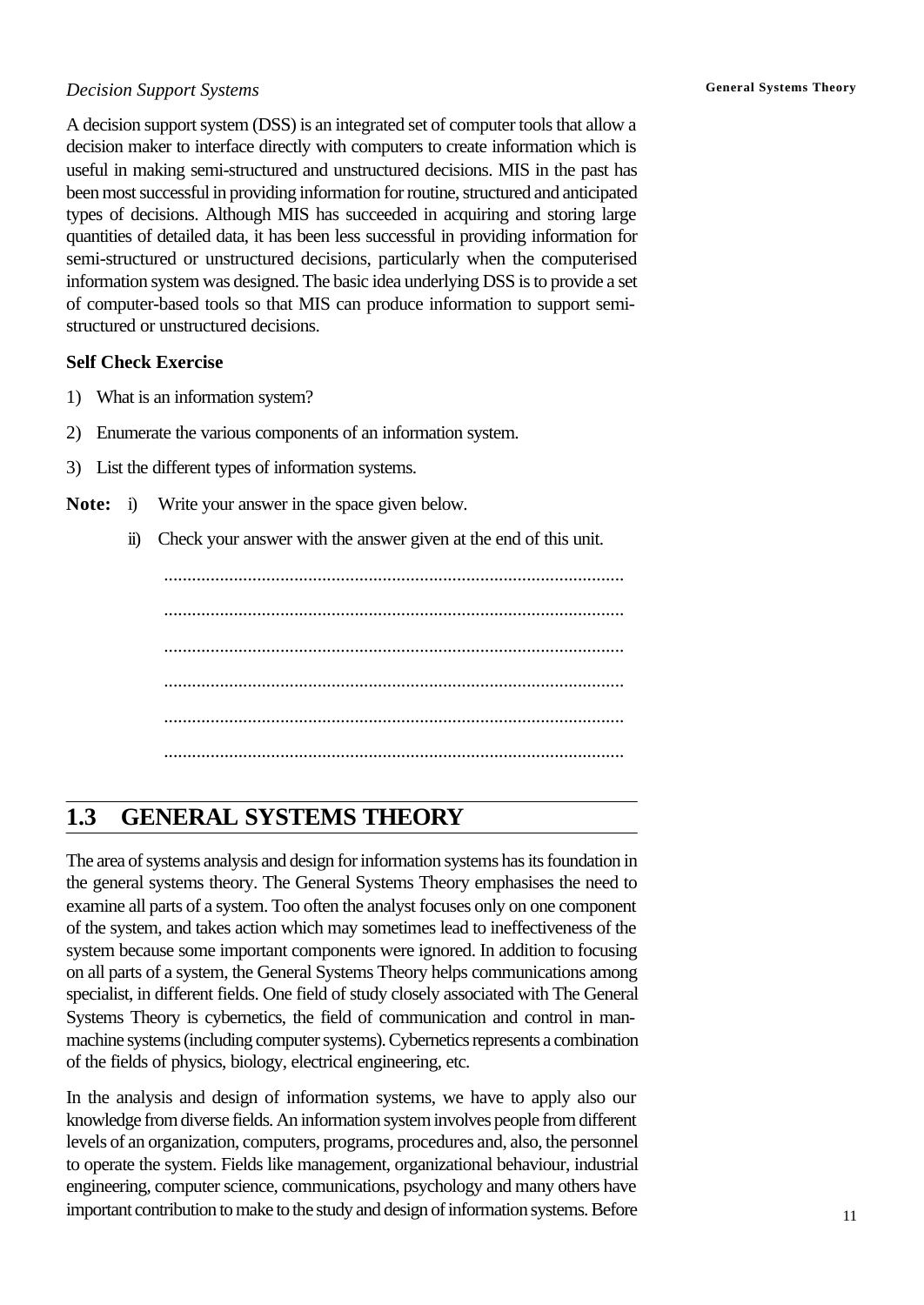**System Analysis and Design** preparing for the study of the analysis and design of information systems let us briefly review the main elements of the general systems theory.

> A system is an organized, interacting, interdependent, and integrated set of components or variables. A system has objectives or goals, and many times these goals are difficult to observe. The environment plays a vital role in the design of a system.

> The environment is external to the system, it encompasses everything that is outside the system's control. The environment also determines in some way the performance of the system. So the system and its environment are interrelated and interdependent. Resources are all the means available to the system to execute activities necessary for goal attainment. In contrast to the environment, resources are inside the system and are under its control.

> A system is made up of components such as the jobs, activities, missions or parts of the system that are required to realise the objectives. One should not look necessarily at the traditional components of a system such as a department. One's focus should rather be on thinking of the entire system. A focus on missions or activities makes it easier to understand a system.

> A system may be a total system which may have different sub-systems as components. Individual sub systems may also be a system which may have different sub systems and so on. In the context of libraries, library automation may be a system where as acquisition, cataloguing, circulation etc. may be sub system. Similarly in the case of acquisition ordering, receiving, financial transaction may be sub-systems.

> The management of the system consists of activities aimed at planning and control. Planning encompasses setting goals, the utilisation of resources, and the development of a programme undertaking different activities, implementation and a strategy for dealing with the environment. Control deals with the execution of plan, and associated with control is the flow of information and feedback so that the system can evaluate its plans.

> The basics of the General Systems Theory as suggested by various theorists are as follows:

- a) The components of a system are interrelated and interdependent, unrelated and independent components do not constitute a system. One of the important aspects in studying a system is to determine the relationships amongst the components.
- b) A system needs to be viewed as a whole, it should not be usually broken down into constituent parts, as one might lose sight of the system in its entirely. However, the focus should be on subsystems that constitute a large system.
- c) Systems are goal seeking in some way, the interacting components reach some final state or goal, an equilibrium position of goal attainment.
- d) System have inputs and outputs, they are dependent on some set of inputs to process to attain the system's goals. All systems produce some output needed by other systems.
- e) All systems transform inputs into outputs, usually the form of the output differs from that of the input.
- f) Systems exhibit entropy. Entropy describes the state of a closed system (no inputs from outside the system) where all elements move towards disorganization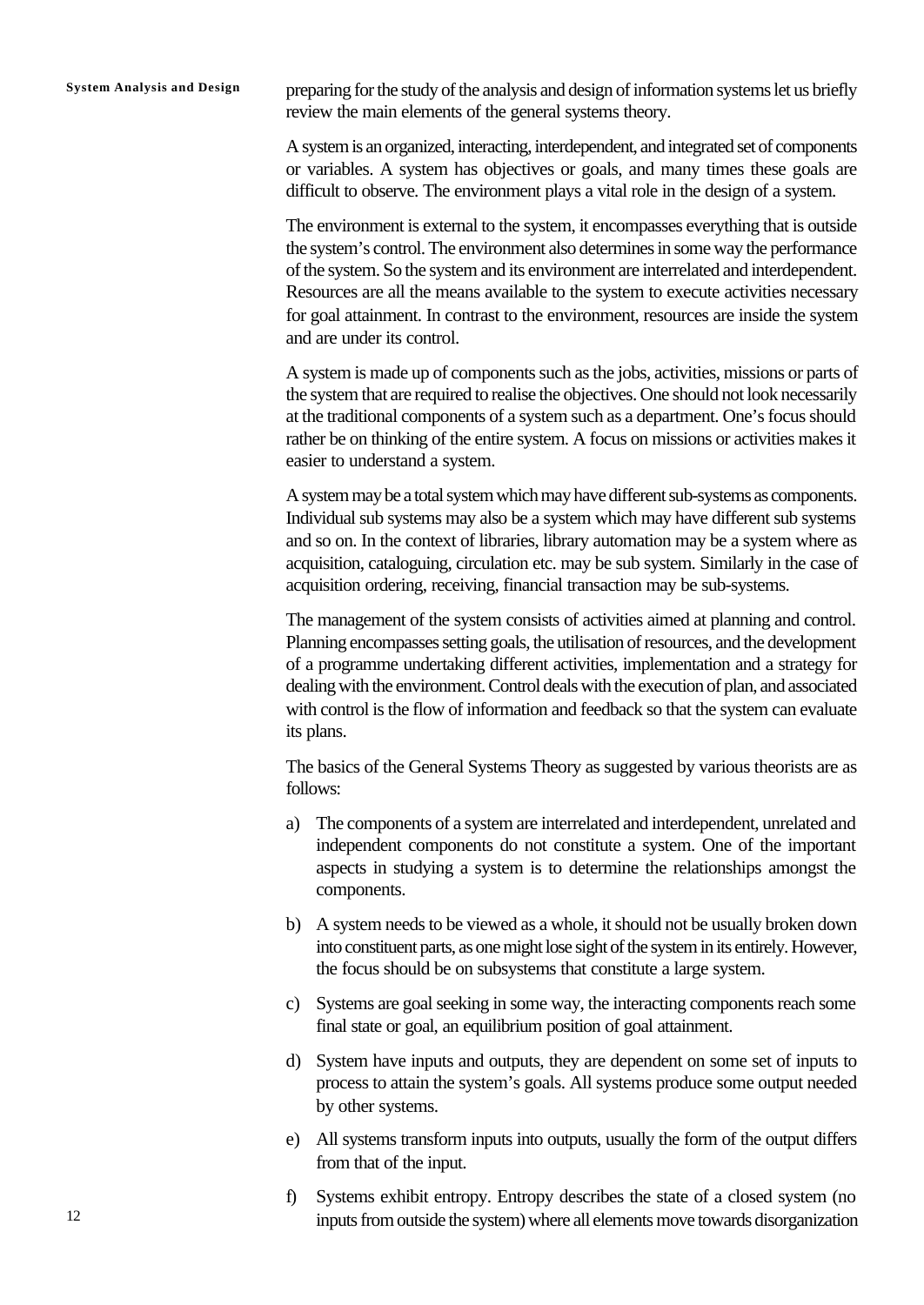and the inability to obtain and process inputs as a result of which the system is **General Systems Theory** unable to produce outputs. Information processing is critical to the survival of systems.

- g) The system must have a mechanism to regulate its interacting components so that its objectives will be realised. Planning, control and feedback are associated with this regulatory function.
- h) A system usually consist of smaller subsystems. The nesting of smaller systems within larger ones forms a hierarchy that is characteristic of the systems theory.
- i) We usually find differentiation in complex systems, that is, specialised units perform specialised tasks.
- j) Systems generally exhibit equifinality, that is, some final state that can be reached from several different paths or starting points. In other words, there are multiple ways to achieve the goals of the system**.**

#### **Self Check Exercise**

- 4) Discuss the basics of the general systems theory as suggested by various theoreticians.
- **Note:** i) Write your answer in the space given below.
	- ii) Check your answer with the answers given at the end of this unit.

................................................................................................... ................................................................................................... ................................................................................................... ................................................................................................... ...................................................................................................

## **1.3.1 The Systems Approach**

The systems approach is an approach to the better understanding of systems so that analysis, design and evaluation may be carried out more effectively. It is an approach which has been usefully adopted in all areas, including those of libraries and in information centres. The systems approach, known also as systems thinking, is derived from the General Systems Theory (GST).

The systems approach has many facets of which some important ones are:

- All systems are composed of inter-related parts or sub-systems and a system can only be explained as a whole.
- System are hierarchical in that the parts of the sub-systems are made up of other smaller parts.
- The parts of a system cannot be altered without affecting other parts.
- The sub-systems should work towards the goal of their higher systems and not pursue their own objectives independently.
- Organizational systems contain properties that can be assessed in an objective way and also according to individual values.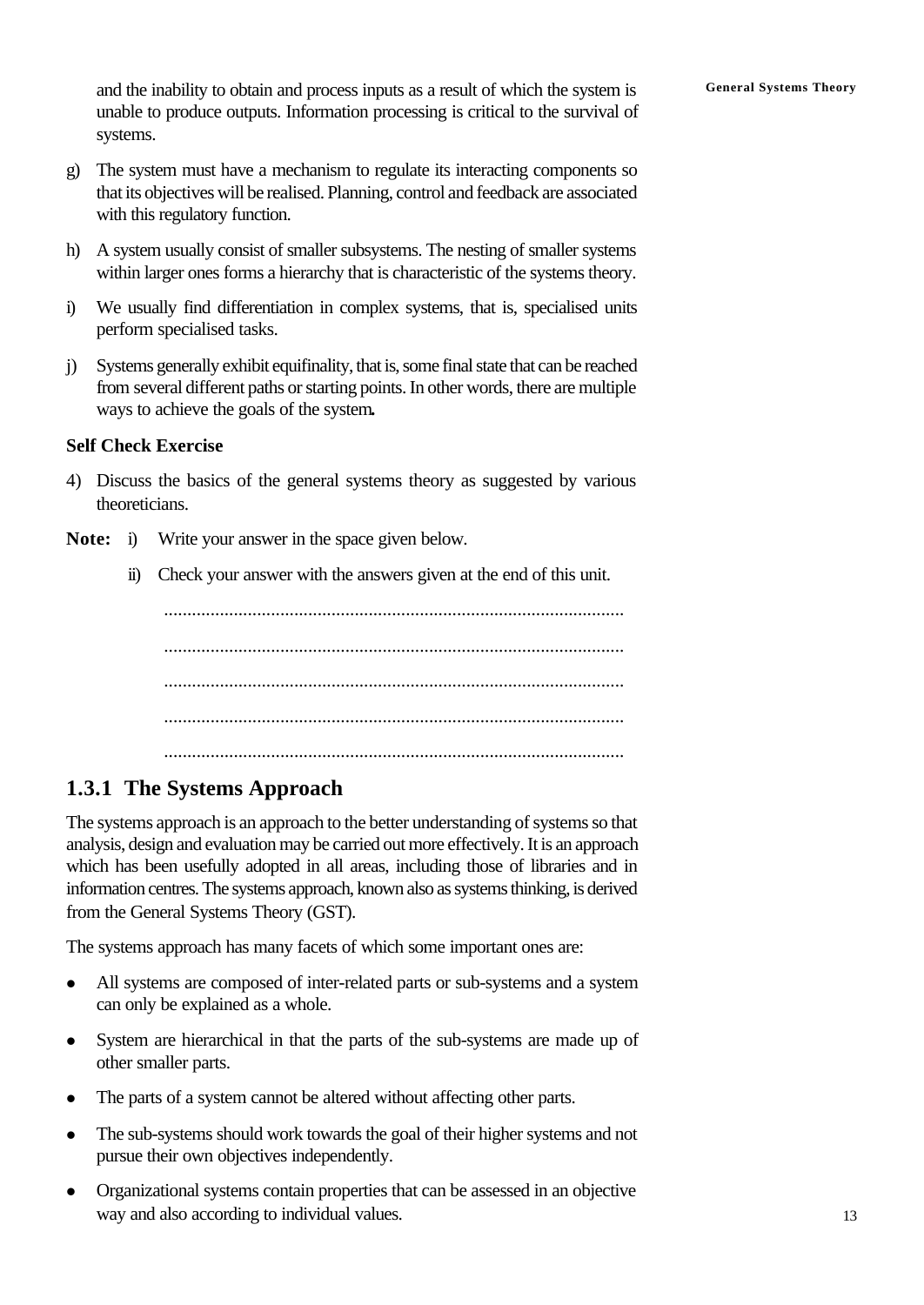**System Analysis and Design** The systems approach is a series of problem-solving steps which should ensure that the problem is first understood, alternative solutions are considered, and the selected solution works. These problem solving steps are grouped in three phases, namely,

- preparation effort which prepares the manager for problem solving by providing a system orientation,
- definition effort, which consists of identifying a problem to be solved and then undertaking it, and
- solution effort which, involves identifying alternative solutions, evaluating them, selecting the one that appears to be the best, implementing that solution, and following up to ensure that the problem is solved.

The approach is defined by five elements:

- i) the total system objectives
- ii) the environment and fixed constraints
- iii) the resources of the system
- iv) the components of the system, their activities, goals and measures of performance, and
- v) the management of the system.

Of the above, the total system objectives is most vague and difficult to define as it is either impossible to discover what are they or they are laid down in a general manner. It is, therefore, essential for a system designer to have a thorough understanding of the nature of the organization he works for, its structure and the management style.

The term environment used in this context refers to what lies outside the system and is outside the control of the manager.

#### **Self Check Exercise**

5) List the elements of the systems approach.

**Note:** i) Write your answer in the space given below.

ii) Check your answer with the answers given at the end of this unit.

................................................................................................... ................................................................................................... ................................................................................................... ...................................................................................................

#### ...................................................................................................

## **1.4 SYSTEMS STUDY**

Systems must be managed effectively if they are to give effective results. There is, thus, a need to examine some of the key issues and approaches associated with the management of the systems. Also required is a need to manage a system on a day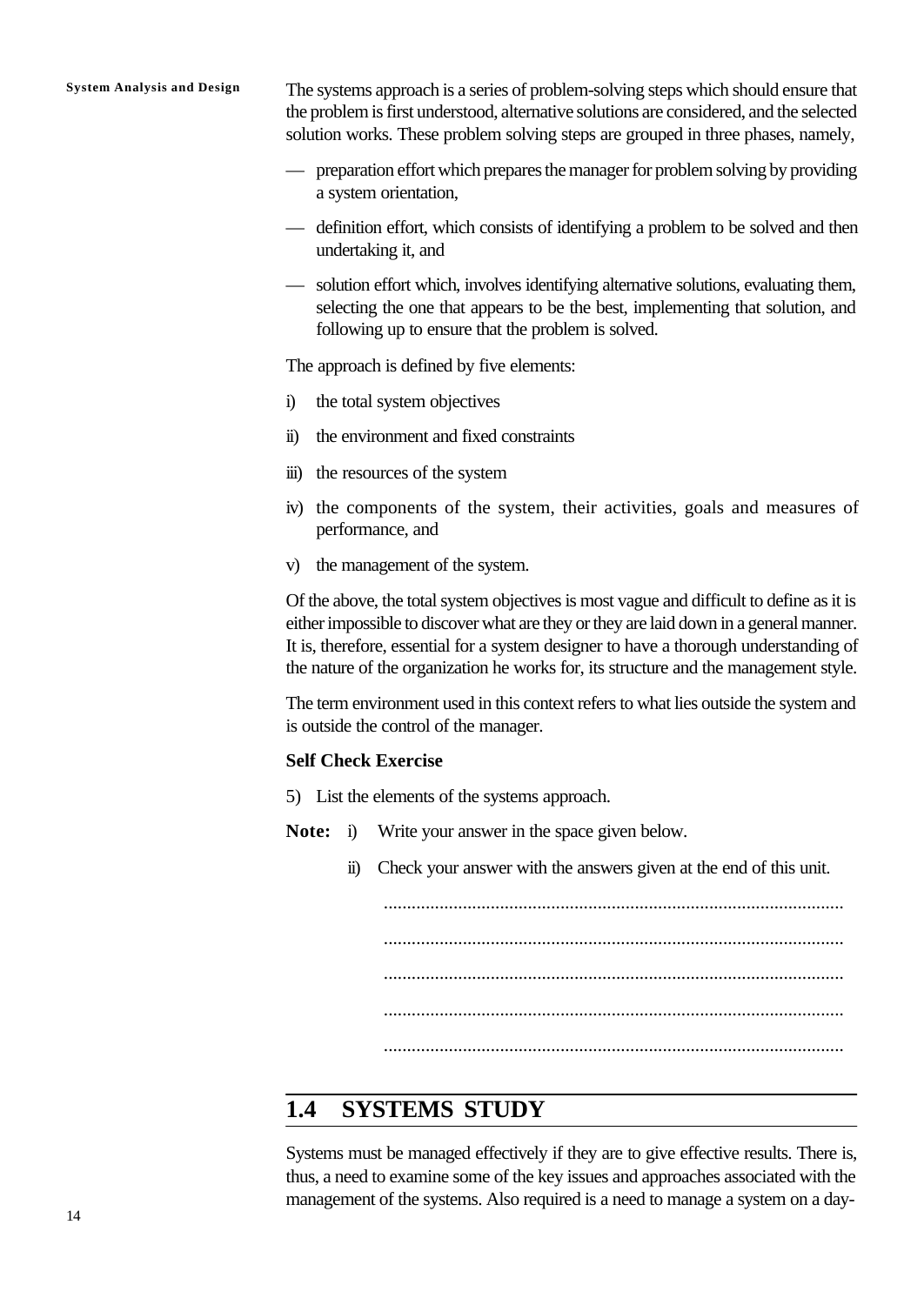**General Systems Theory** to-day basis. It is vital for every organization to have objectives, goals and targets so that users of the system are regarded as an important component. These measures provide control data for the systems approach, that is for the management of the system. For all these, systems study is required.

The systems study provides the detailed basis for the design of the new system in terms of what it should do and how it should do it. It is a useful way to describe organizational phenomenan, including the information systems, features of application and development processes.

While carrying out a systems study, the initial concern should be to convey to the users of the system the reasons for carrying out the study and also how the new system will benefit both the organization and the users.

Systems may be open or closed. Parts of a system and its environment include the system's components, boundaries, inputs, outputs, and interfaces.

Let us study some of these concepts in the subsequent sections.

#### **1.4.1 System**

A system is defined as a set of interacting components that operate with a boundary for the purpose of achieving an objective. The boundary filters the types and flow rates of inputs and outputs between the system and the environment. The specifications of the boundary define both the system and the environment of the system.

The figure below provides an overview of a system. Essentially, a system accepts inputs from its environment and transforms them into outputs, which are discharged back into the environment.



**Overview of a system**

Within the confines of the definition of the system given above, it is possible to conceive of a system within a system. For example, National Institute of Science Communication and Information Resources (NISCAIR) and Indian National Scientific Documentation Centre (INSDOC) can be viewed as system and the parent body the Council of Scientific and Industrial Research (CSIR), as a suprasystem. Alternatively, the CSIR can be defined as a system and NISCAIR as a sub-system. To carry the example a step further, the CSIR can be viewed as a sub-system under the Ministry of Science and Technology. Finally, the Ministry of Science and Technology can be viewed as a subsystem under the Government of India.

Parts of a system and its environment include the system's components, boundaries, inputs, outputs and interfaces. Systems are also described by using the input-output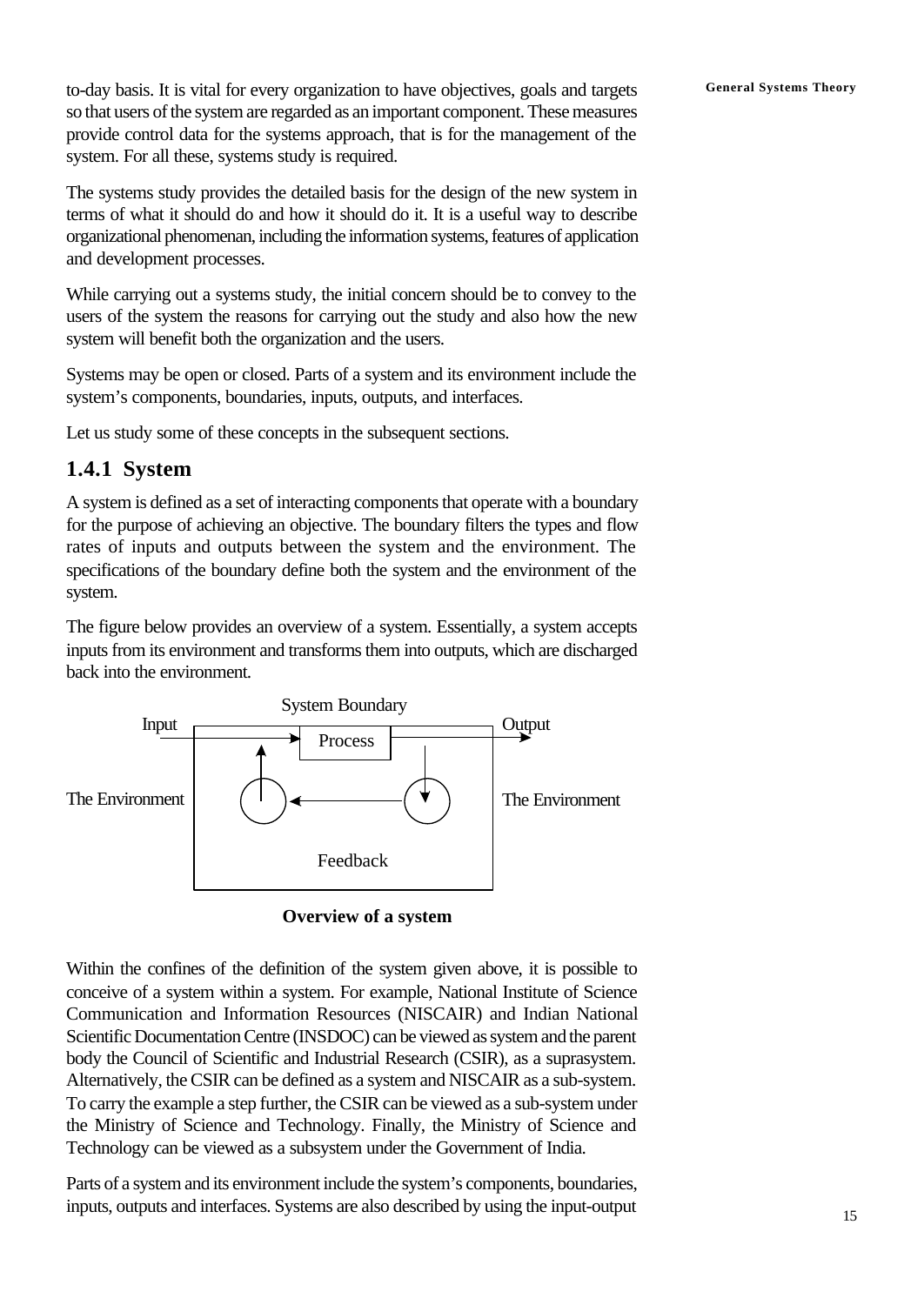**System Analysis and Design** relationships, and a system may be open or closed. These are discussed in the subsequent sections.

## **1.4.2 Components**

The components of a system are units (sub-systems) acting in combination with other units to modify inputs in order to produce outputs. Components within a system do not have to be homogeneous.

## **1.4.3 Boundary**

A boundary is the area separating one system from another. In information systems, the boundary is not physical in nature. It is a region through which inputs and outputs pass during exchanges with the system's environment. Defining the boundary of a system is an important step in systems analysis.

## **1.4.4 Environment**

The environment of a system is defined as anything outside the boundary of the system that influences the operation of the system and cannot be controlled by the analyst. The environment is of great importance to the organization as it is the very reason for its existence. The authorities controlling an organization see a need to provide products and services to meet specific environmental needs and they invest money so that the organization can perform this activity. The environment then provides the resources that are required to produce the products and services.

The environment of one organization differs from that of another. The various environmental elements include the users, suppliers of materials, financiers, community, competitors, geographical area, skilled and unskilled personnel of the organization and the government itself. These environmental elements exist in a larger system called society. The organization demonstrates its responsibility to the global community by respecting the natural environment, providing products and services that contribute to the quality of life and conducting its operations in an ethical manner.

## **1.4.5 Inputs**

Input can be defined as the data received or to be received by a device or a computer programme. It is also the data to be processed. Inputs are the energies taken into the system and are classified as either maintenance or signal. Maintenance inputs energize the system and make it ready to operate. Signal inputs are the energies processed to produce the outputs. Usually computer programmes are maintenance inputs into a computerised information system and data are the raw materials or signal inputs, processed to produce outputs from the system.

## **1.4.6 Outputs**

Output is defined as the information produced by a system after processing of the input. Outputs are the energies discharged from the system into the suprasystem. They are generally classified as products useful to the suprasystem or as waste. Outputs are generally in the form of reports and can also be seen on computer screens.

## **1.4.7 Interface**

Interface is a term frequently used in systems analysis. The interface is the region between the boundaries of systems and is also the medium for transporting the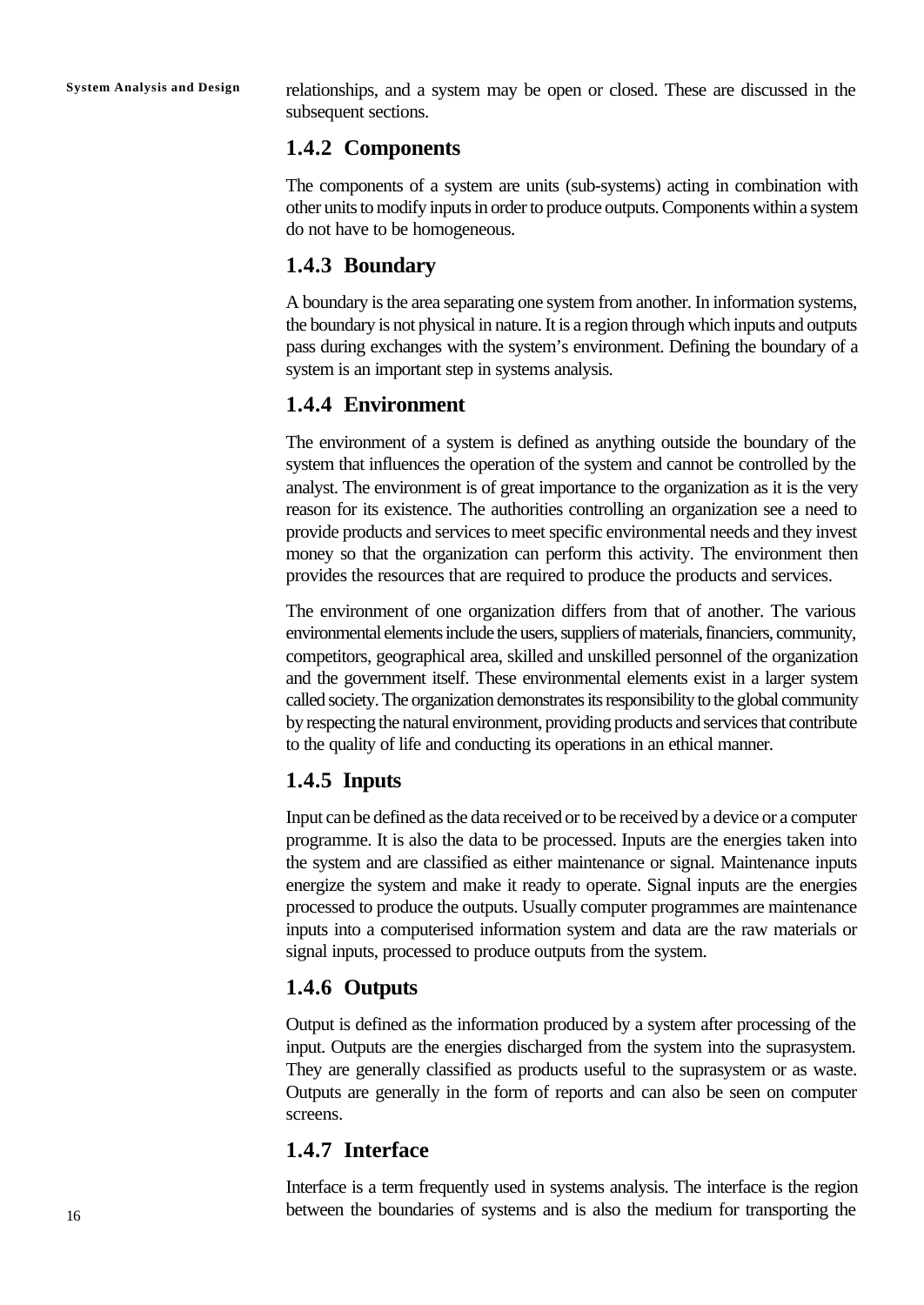output from one system to become the input of another system. It does not alter the **General Systems Theory** output of one system that is input to another system.

## **1.4.8 Open and Closed Systems**

Open systems accept inputs from the environment, closed system are assumed not to interact with the environment. All systems are open to some degree, but it is often convenient to assume that a system is closed in order to simplify the analysis process.

Open and closed systems differ in terms of entropy. Entropy is a measure of disorder with a system. In an open system, order is maintained by maintenance of inputs. Depending on the quantity of the maintenance inputs, entropy can decrease, remain constant, or increase in an open system. In a closed system, entropy never decreases because maintenance inputs do not enter into the system.

The term open systems is widely used today in information systems. It refers to those systems that can interoperate directly with hardware and software from multiple vendors. Closed systems are those systems that can only use hardware and software from a single vendor. Open systems are more flexible, they can grow and adapt more readily than systems whose components are supplied by a single vendors. The use of the terms open and closed systems is derived from the general systems theory.

## **1.4.9 Feedback**

Systems survive and adapt to their environment through feedback. Feedback is a process by which the output of a system is measured against a standard. The difference between the two is corrected by altering the inputs. Feedback improves the system performance. Output from the feedback in an information system is used in decision making. If the output is not relevant to the decisions, then the system is of little use to the management. Therefore, feedback loops are incorporated into a system to determine the relevance of output to the environment.

#### **Self Check Exercise**

- 6) Define environment in a system and describe its usefulness.
- 7) Differentiate between open and closed systems.
- **Note:** i) Write your answer in the space given below.
	- ii) Check your answer with the answers given at the end of this unit.

................................................................................................... ................................................................................................... ................................................................................................... ................................................................................................... ...................................................................................................

# **1.5 SYSTEMS AND INFORMATION PROCESSING**

As discussed above, an information system is a formalised computer system that can collect, store, process and report data from various sources to provide the information necessary for management decision making. The information systems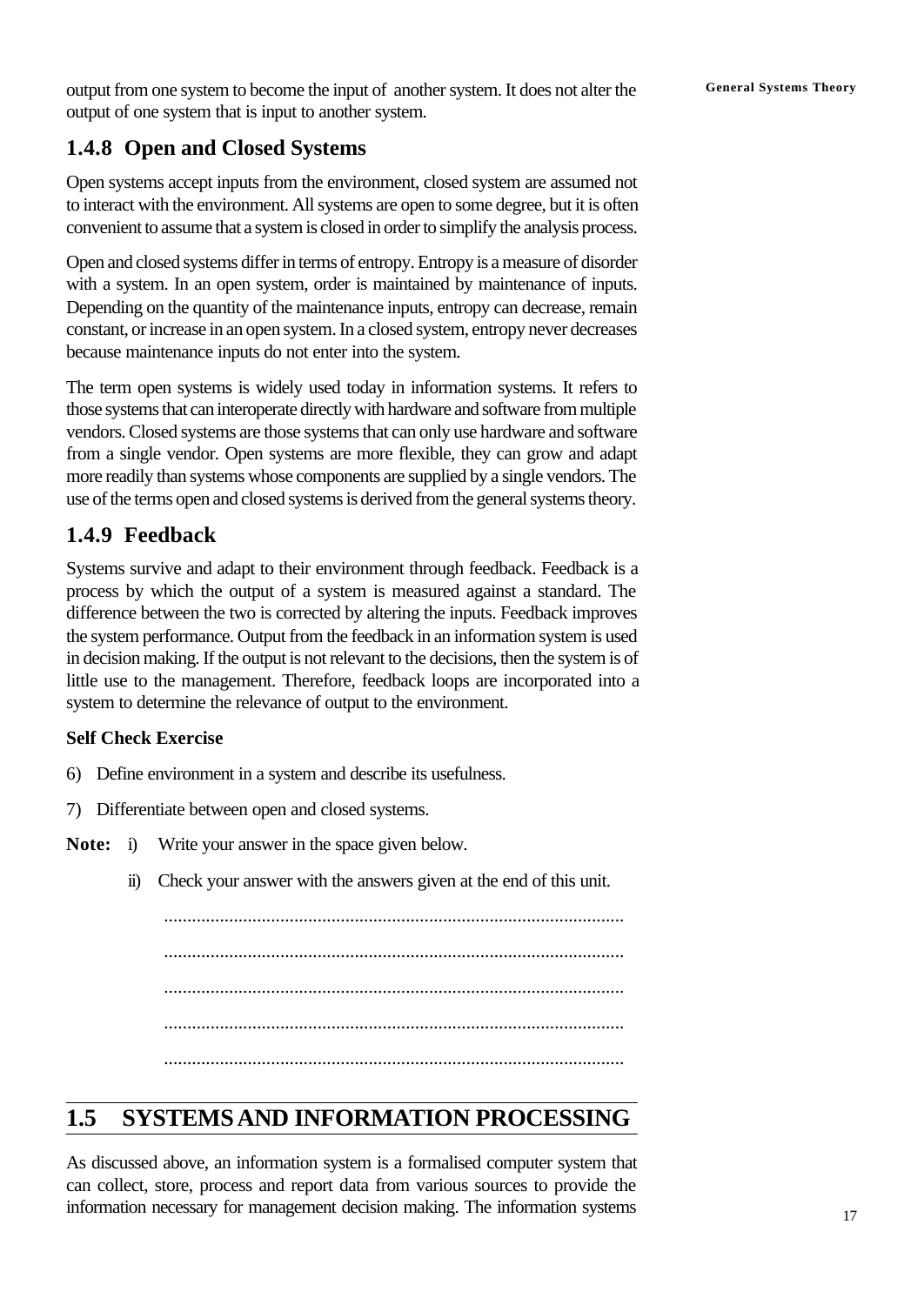**System Analysis and Design** can operate only when the processing of information takes place. Information is knowledge concerning such things as facts, concepts, objects, events, ideas and processes, which within a certain context has a particular meaning. Information processing becomes meaningful to a decision maker for use in a particular decision.

> The traditional approach to information processing is file-oriented. Before the advent of database management systems, each application maintained its own master file and generally had its own set of transaction files. Files are custom designed for each application and generally there is little sharing of data among various applications. Here, programmes are dependent on the files and vice versa, that is, when the physical format of the file is changed, the programme also has to be changed. The traditional approach is file oriented because the primary purpose of many applications is to maintain, on the master file, the data required to produce management information. Therefore, the master file is the centerpiece of each application.

> Although the file-oriented approach to information systems is still widely used, it does have some disadvantages that include:

- Data redundancy
- Lack of data integration
- Programme/data dependence
- Lack of flexibility

To overcome this traditional approach to information processing, the database approach to information processing is being suggested by systems analysts. A DBMS (Database Management System) provides the capabilities for creating, maintaining and changing a database.

In traditional data storage techniques, the programmer needs to be aware of the physical layout of data records on storage devices and, thus, needs to understand the technical characteristics of many kinds of hardware. A DBMS overcomes this problem by providing two views of data, that is physical and logical. The physical view is similar to the traditional file system, whereas, the logical view represents data in a format that is meaningful to the user and the application programmer.

Thus, for information processing it is recommended that the DBMS be opted for, as the database approach integrates the data into one large storage structure that may be used by many different users and application programmes of the system.

#### **Self Check Exercise**

- 8) Distinguish between the traditional data storage technique and DBMS.
- **Note:** i) Write your answer in the space given below.
	- ii) Check your answer with the answers given at the end of this unit.

................................................................................................... ................................................................................................... ................................................................................................... ................................................................................................... ...................................................................................................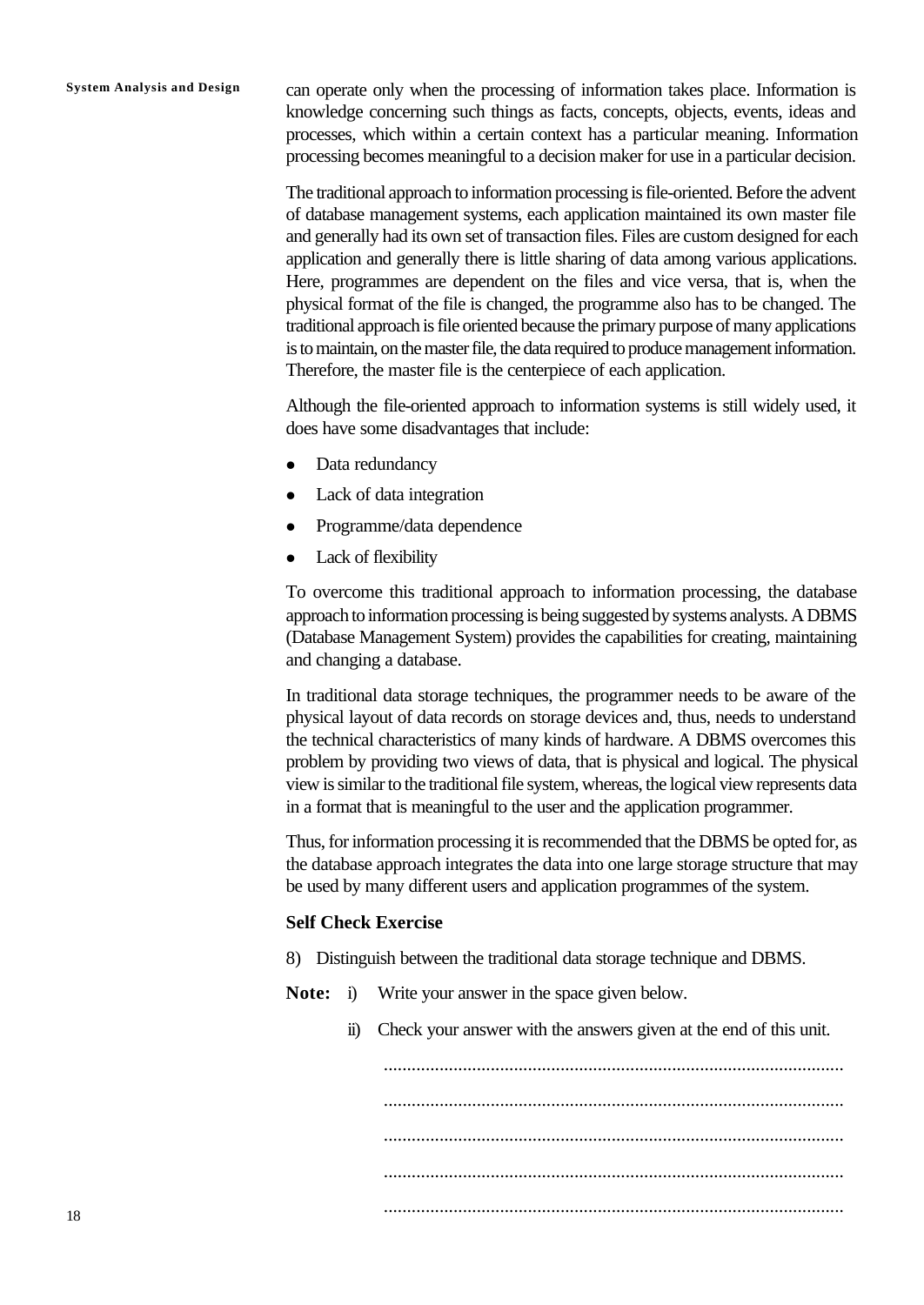# **General Systems Theory 1.6 SYSTEMS ANALYSIS**

As stated earlier, systems and systems analysis are, respectively, a philosophy and a methodology for viewing complex wholes at a manageable level of abstraction. Systems analysis is also a method for dealing with complex systems. It presents systems abstractly, using just enough detail to allow the analyst to identify and specify alternatives for the design and modification of a system. Another reason for studying systems is that many of their characteristics are similar and the strategies for analyzing and improving them are therefore similar. When one begins to view complex phenomena as systems, analogies can be drawn between systems that initially might seem to be unrelated.

## **1.6.1 Conceptual Strategy**

System analysis can be defined as a conceptual strategy for problem solving. This broad functional definition of system analysis indicates that the term refers to the structuring of a methodology of an objective, namely, the articulation and resolution of a problem.

System analysis is the inquiry to assist decision-makers in choosing preferred future courses of action by:

- a) systematically examining and re-examining the relevant objectives and the alternative policies or strategies for achieving them, and
- b) comparing quantitatively, where possible, the economic costs, effectiveness (benefits), and risks of the alternatives.

From the above it can be concluded that system analysis is a process that analyses and compares alternative courses of action to achieve stated objectives, employing quantitative variables for comparison where possible.

## **1.6.2 Procedural Components**

System analysis consist of the following procedural components:

- 1) Problem definition in the system context
- 2) Statement of objectives
	- overall system objectives
	- outcomes desired of the problem solution
	- performance indicators
- 3) Specification of resources and constraints on possible courses of action (i.e. problem solution)
- 4) Formulation of alternative courses of action
	- estimation of their advantages and disadvantages
	- rejection of the less feasible or desirable alternatives
- 5) Collection and analysis of data on promising alternatives
- 6) Selection of the most promising alternative (i.e. decision making)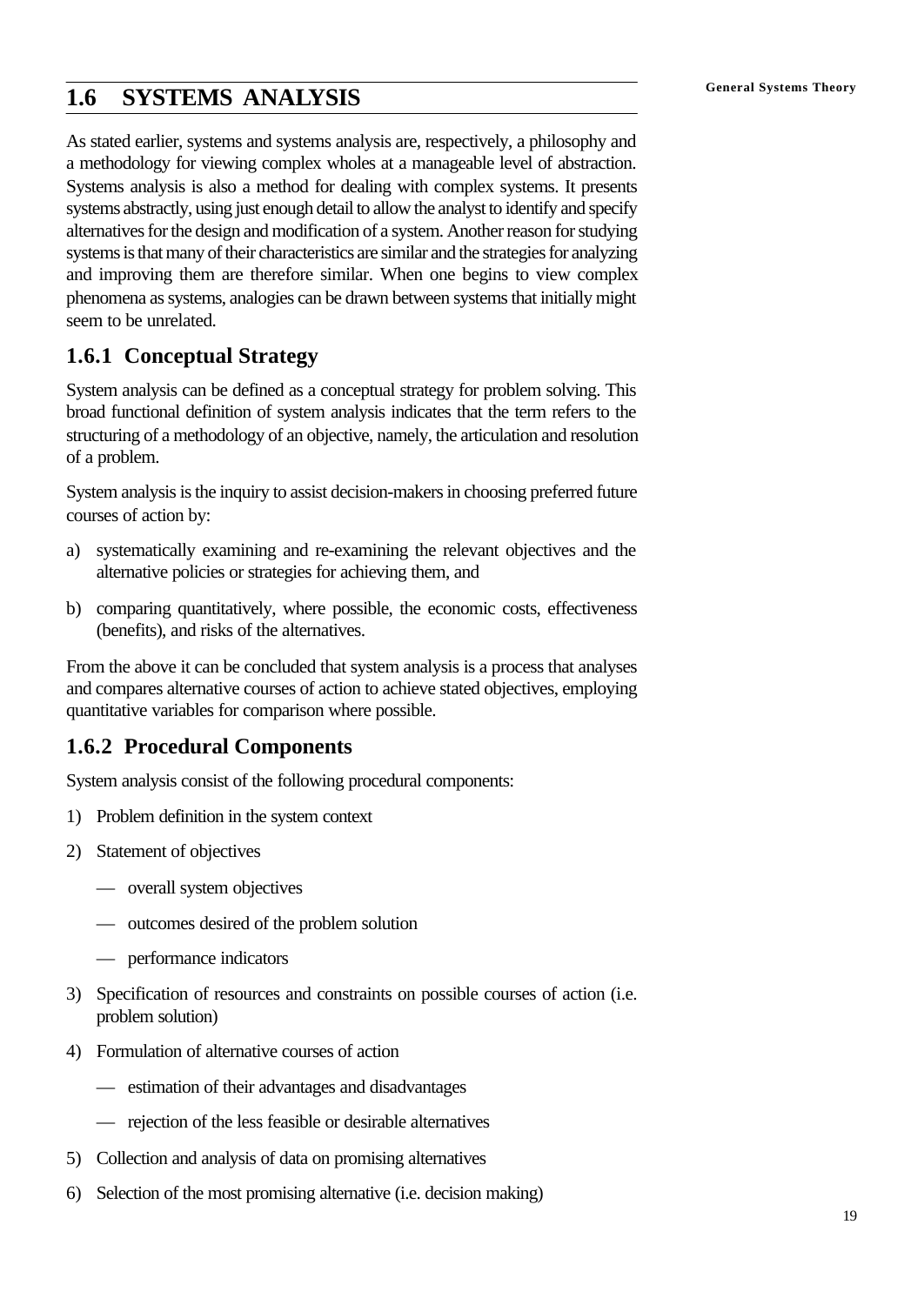- **System Analysis and Design 7) Implementation of the most promising alternative** 
	- 8) Performance monitoring, measurement and evaluation
	- 9) Correction or modification of the implementation as needed
	- 10) Performance monitoring, measurement and re-evaluation.

System analysis helps to decide what is the motivation for a system. Why is a new system desired ? Whatever may be the specific reasons for a new system, there must be some dissatisfaction with the existing system, its information processing procedures or there would be no demand for a new system. Either current or expected demands for information processing cannot be met from the existing one, so a new system is needed, and therefore the effort to change existing information processing procedures and improve them in some way by designing a new system.

In systems analysis, the existing information processing procedures are documented in detail. During analysis, it is learnt what the users expect the system to do. One major task during this phase is to define the boundaries of the system. Data are also collected during analysis. All this leads to the design of the new system. You will study the system design aspects in Unit 2 of this block.

#### **Self Check Exercise**

- 9) List the procedural components of systems analysis.
- **Note:** i) Write your answer in the space given below.
	- ii) Check your answer with the answers given at the end of this unit.

................................................................................................... ................................................................................................... ................................................................................................... ...................................................................................................

...................................................................................................

## **1.7 ROLE OF SYSTEMS ANALYST**

We are entering the information age because of the emergence of computer-based information systems. A great percentage of the work force is being employed as information workers. A Large amount of information has to be made instantly available to decision-makers and this information can be easily made available by the computers or activities applicable with the help of computers. The largest impact of this computer revolution is seen on information systems carriers. The various kinds of information systems specialists include systems analysts, programmers and computer operators.

A systems analyst analyses and designs application systems. In carrying out this responsibility, the analyst is heavily involved with the systems development life cycle from analysis through implementation. Often the analyst is looked upon as an intermediary between the users and the programmers. Most analysts do not perform programming and they do not have to be highly skilled programmers too. However, the analyst should be familiar with the features of several different computer languages.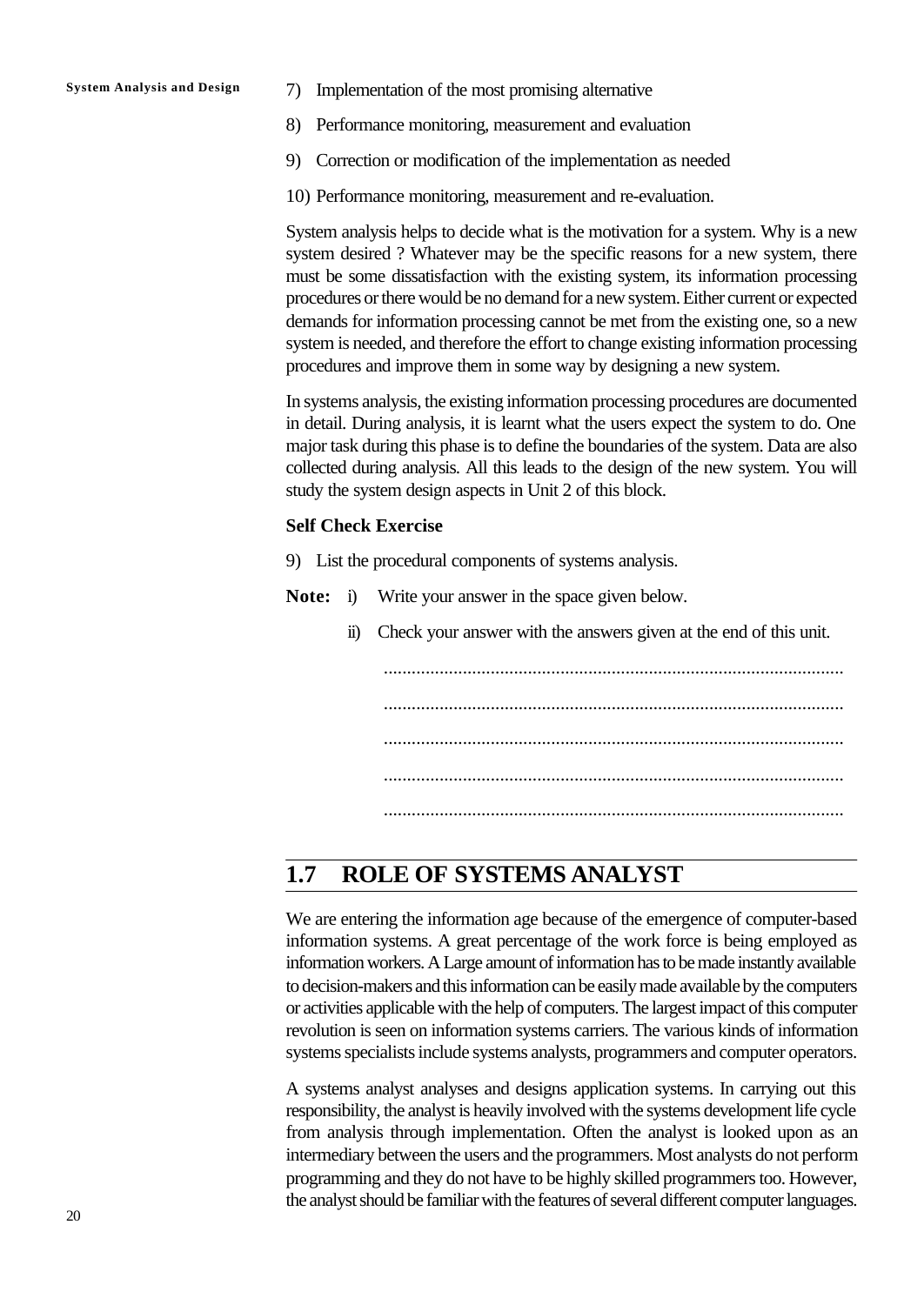It is important that the systems analysts have more competence in the application General Systems Theory area in which they are working than in programming The analyst must deal directly with users and must understand their applications in order to design a new system. For these reasons, an analyst sometimes has a formal education in areas such as marketing, economics, accounting or management. But the best combination is to have an education in one of these application areas plus an information systems education. In fact, systems analysts often are employed by and report to the user organization rather than the information systems function. They analyse and design new systems and then turn the specifications over to the information systems organisation for programming.

Whereas programmers often work with machines and programme code, systems analysts work directly with people that is the end-users and programmers) most of the time. A good systems analyst has highly developed communication skills. Listening, persuasion, teaching and consulting skills help ensure success for a systems analyst.

The job outlook for systems analysts is bright. They can initially pursue a career in systems analysis and then decide whether to remain in the information systems organization or to move into management in the application area in which they are trained, such as finance or marketing. They are usually actively recruited by enduser organizations because of their computer expertise. Even if end users develop their own applications in the future, they will need individuals with the expertise of systems analysts to guide them in the use of new software such as application generators and database management systems.

The role of a systems analyst is different from that of a database administrator or an information systems consultant.

A database administrator (DBA) is responsible for the design and control of an organization's database and holds a management position. The major duties of the DBA are designing databases; developing database dictionaries; designing and implementing procedures that will ensure the accuracy, completeness and timeliness of data stored in the database; and advising programmers, analysts and users about the efficient use of the database.

An information systems consultant is very much like a systems analyst. This individual may be employed with an organization's information department or by an outside management consulting firm. The consultant's role ranges from helping a user develop an application to performing a complete analysis, design and implementation of a system. These persons usually are information specialists having a high level of technical knowledge both in computer systems and computer applications.

#### **Self Check Exercise**

- 10) What are the skills needed to be a systems analyst?
- 11) How are database administrators and information systems analysts different from a systems analyst?
- **Note:** i) Write your answer in the space given below.
	- ii) Check your answer with the answers given at the end of this unit.

................................................................................................... ...................................................................................................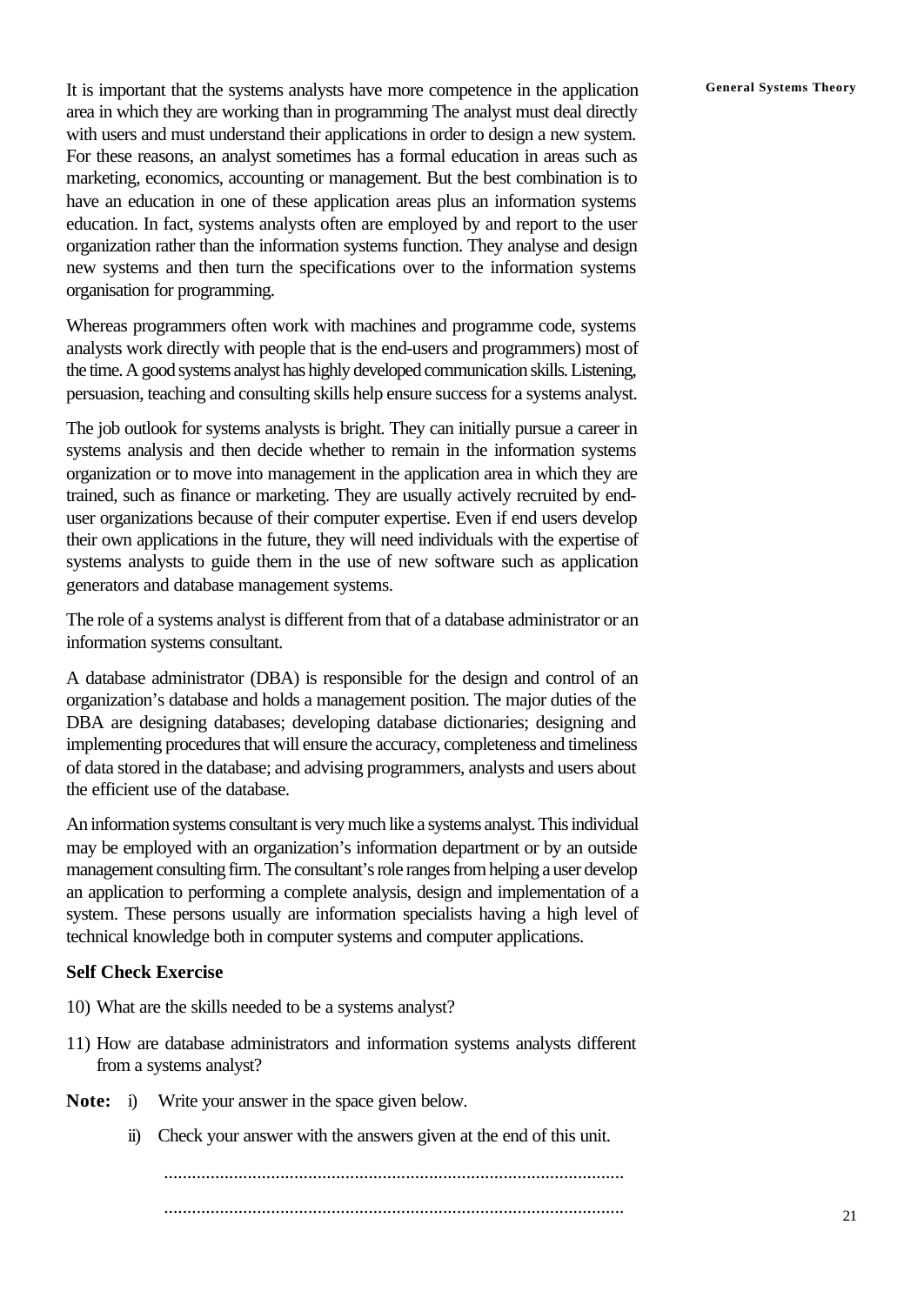**System Analysis and Design** ................................................................................................... ................................................................................................... ................................................................................................... ................................................................................................... ...................................................................................................

# **1.8 SUMMARY**

The purpose of this unit is to help the students learn about the concepts of information systems. Information system are crucial to the functioning of modern organizations. An information system is a formalised structure that can collect, store, process and report data from various sources so that it is able to provide the information necessary for management decision-making.

The information systems have inputs, process and outputs. An information system also contains data files that can be either manual or computer-based. The unit also discusses various types of information systems.

The field of systems analysis and design for information systems has its foundations in the General Systems Theory. General systems theory emphasises the need to examine all parts of the system. A system is made up of components that are the jobs, activities, missions or parts of the system that are performed to realize objectives.

A systems analyst analyses and designs application systems and is involved with the systems development life cycle from analysis through implementation. He acts as a link between users and programmers.

The analyst draws the boundary around the proposed information system to help isolate the problem with which he or she is dealing.

# **1.9 ANSWERS TO SELF CHECK EXERCISES**

- 1) An information system is a formalized structure that can collect, store, process and report data from various sources to provide the information necessary for management decision making. Not all information systems and structures are formal, nor do information systems have to be computer-based. Thus an information system is a set of organized procedures which, when executed, provides information to support decision-making. Here, information is considered as a tangible or intangible entity which serves to reduce uncertainty about some future state or event.
- 2) An information system has six components: Inputs Processes Data files **Outputs** Personnel, and Hardware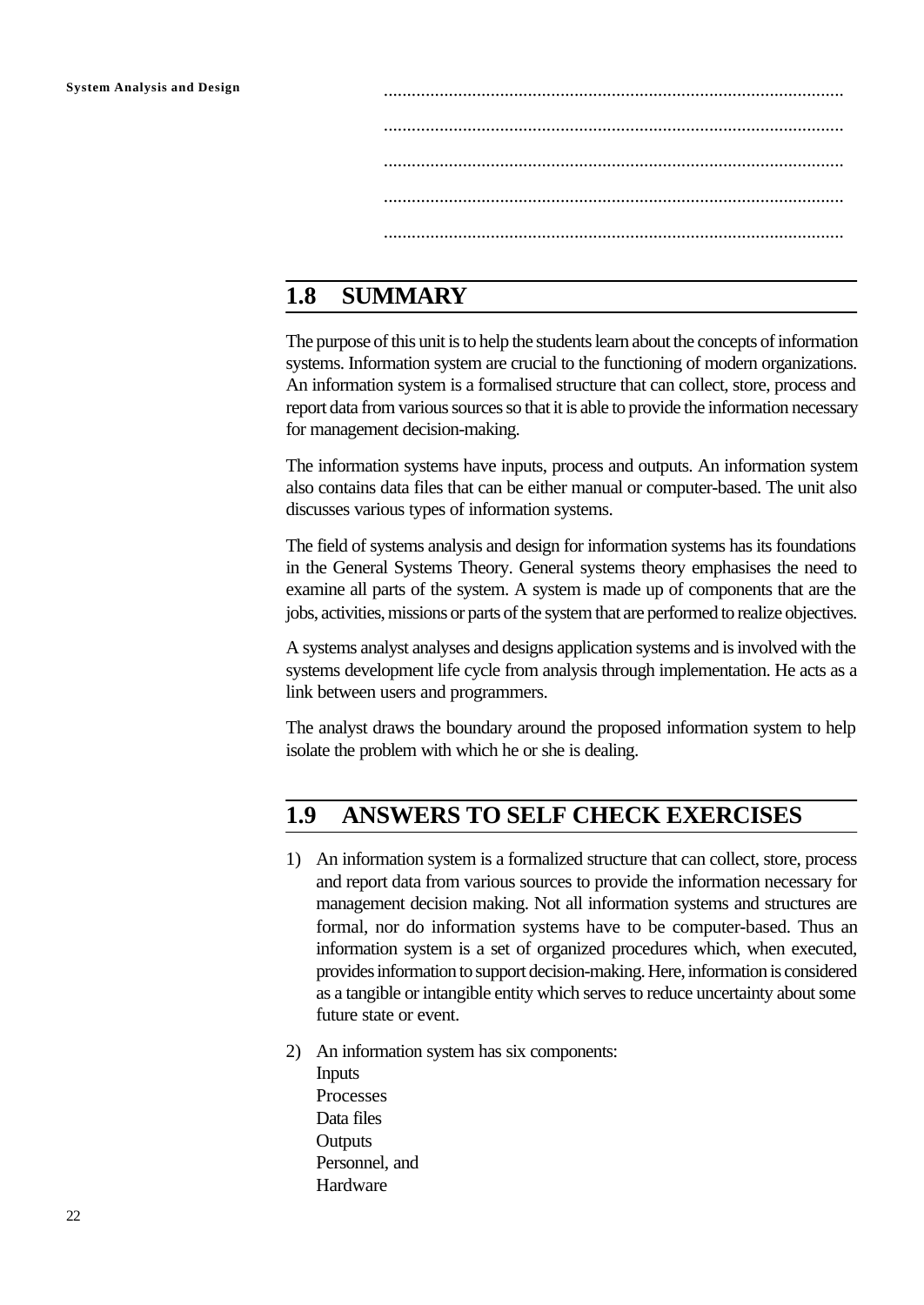- 3) Different types of information systems are Transaction processing system, Office **General Systems Theory** automation system, Decision support system, Expert system, Executive information system, and Management information system.
- 4) The basics of the general systems theory as suggested by various theoretician are as below:
	- a) The components of a system are interrelated and interdependent, unrelated and independent components do no constitute a system. One of the important aspects in studying a system is to determine the relationships among components.
	- b) A system is viewed as a whole, it is not usually broken down into constituent parts one might lose as sight of the system in its entirely. However, the focus should be on subsystems that constitute a large system.
	- c) Systems are goal-seeking in some way, the interacting components reach some final state or goal, an equilibrium position of goal attainment.
	- d) System have inputs and outputs, they are dependent on some set of inputs to process to attain the system's goals. All systems produce some output needed by other systems.
	- e) All systems transform inputs into outputs, usually the form of the output differs from that of the input.
	- f) Systems exhibit entropy. Entropy describes the state of a closed system (no inputs from outside the system) where all elements move towards disorganization and the inability to obtain and process inputs so the system is unable to produce outputs. Information processing is critical to the survival of the systems.
	- g) The system must have a way to regulate its interacting components so that its objectives will be realised. Planning, control and feedback are associated with this regulatory function.
	- h) Systems usually consist of smaller subsystems. The nesting of smaller systems within larger ones forms a hierarchy that is characteristic of the systems theory.
	- i) We usually find differentiation in complex systems, that is, specialised units perform specialised tasks.
	- j) Systems generally exhibit equifinality, that is, some final state that can be reached from several different paths or starting points. In other words, there are multiple ways to achieve the goals of the system**.**
- 5) The systems approach is defined by five elements:
	- a) the total system objectives
	- b) the environment and fixed constraints
	- c) the resources of the system
	- d) the components of the system, their activities, goals and measures of performance, and
	- e) the management of the system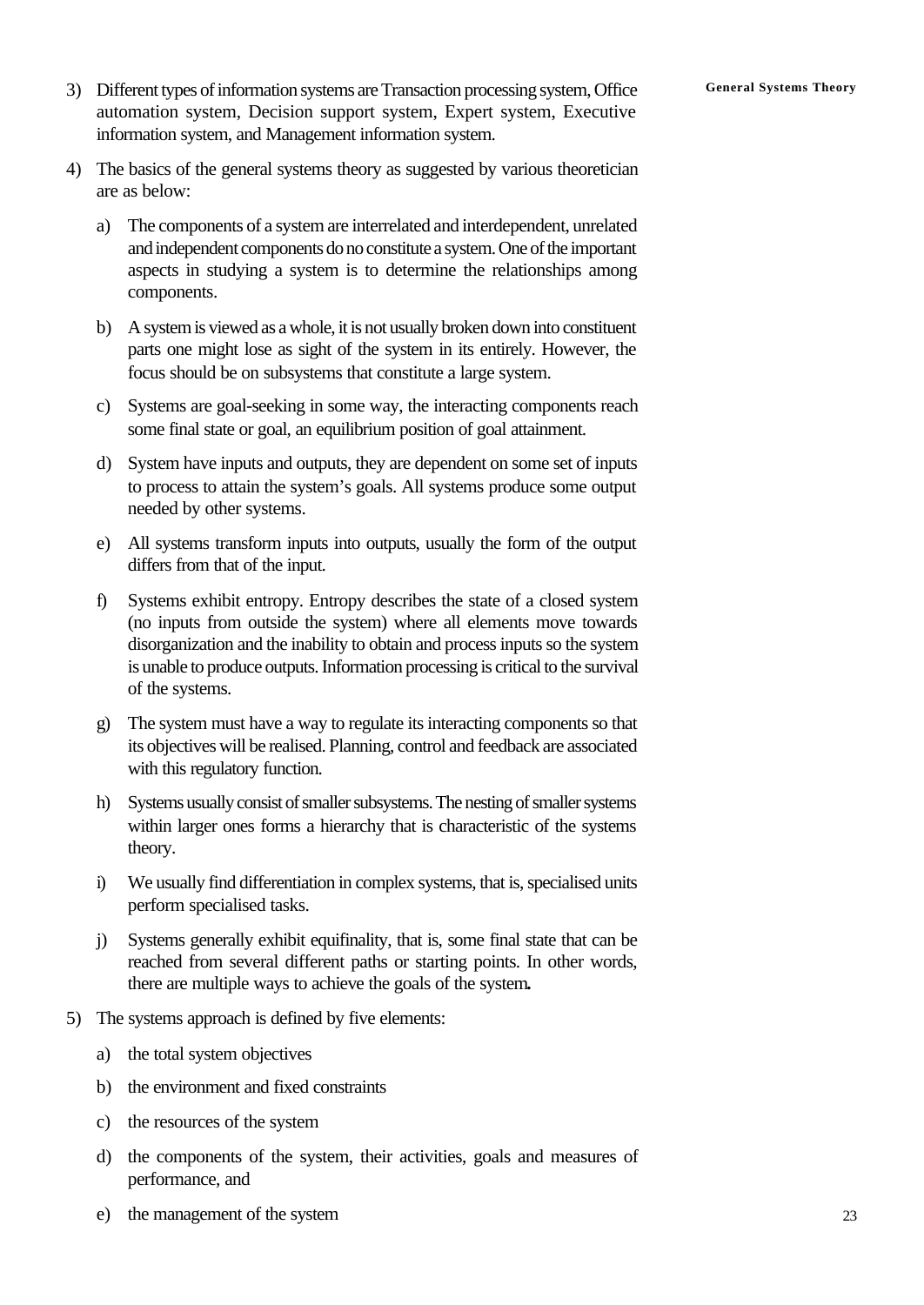- **System Analysis and Design** 6) The environment of a system is defined as anything outside the boundary of the system that influences the operation of the system and cannot be controlled by the analyst. The environment is of great importance to the organization as it is the very reason for its existence. The authorities controlling an organization see a need to provide products and services to meet specific environmental needs and they invest money so that the organization can perform this activity. The environment then provides the resources that are required to produce the products and services.
	- 7) The term open systems refers to those systems that can interoperrate directly with hardware and software from multiple vendors. Closed systems are those that can only use hardware and software from a single vendor. Open systems are more flexible, they can grow and adapt more readily than systems whose components are supplied by a single vendors. The use of the terms open and closed systems is derived from the General Systems Theory.
	- 8) In traditional data storage techniques, the programmer needs to be aware of the physical layout of data records on storage devices and thus needs to understand the technical characteristics of many kinds of hardware. A DBMS overcomes this problem by providing two views of data, that is physical and logical. The physical view is similar to the traditional file system, whereas the logical view represents data in a format that is meaningful to the user and the application programmer.
	- 9) System analysis consists of the following procedural components:
		- i) Problem definition in the system context
		- ii) Statement of objectives
			- overall system objectives
			- outcomes desired of the problem solution
			- performance indicators
		- iii) Specification of resources and constraints on possible courses of action (i.e. problem solution)
		- iv) Formulation of alternative courses of action
		- v) estimation of their advantages and disadvantages
			- rejection of the less feasible or desirable alternatives
			- Collection and analysis of data on promising alternatives
		- vi) Selection of the most promising alternative (i.e. decision making)
		- vii) Implementation of the most promising alternative
		- viii) Performance monitoring, measurement and evaluation
		- ix) Correction or modification of the implementation as needed
		- x) Performance monitoring, measurement and reevaluation
	- 10) It is important that systems analysts have competence in the application area in which they are working than in programming The analyst must deal directly with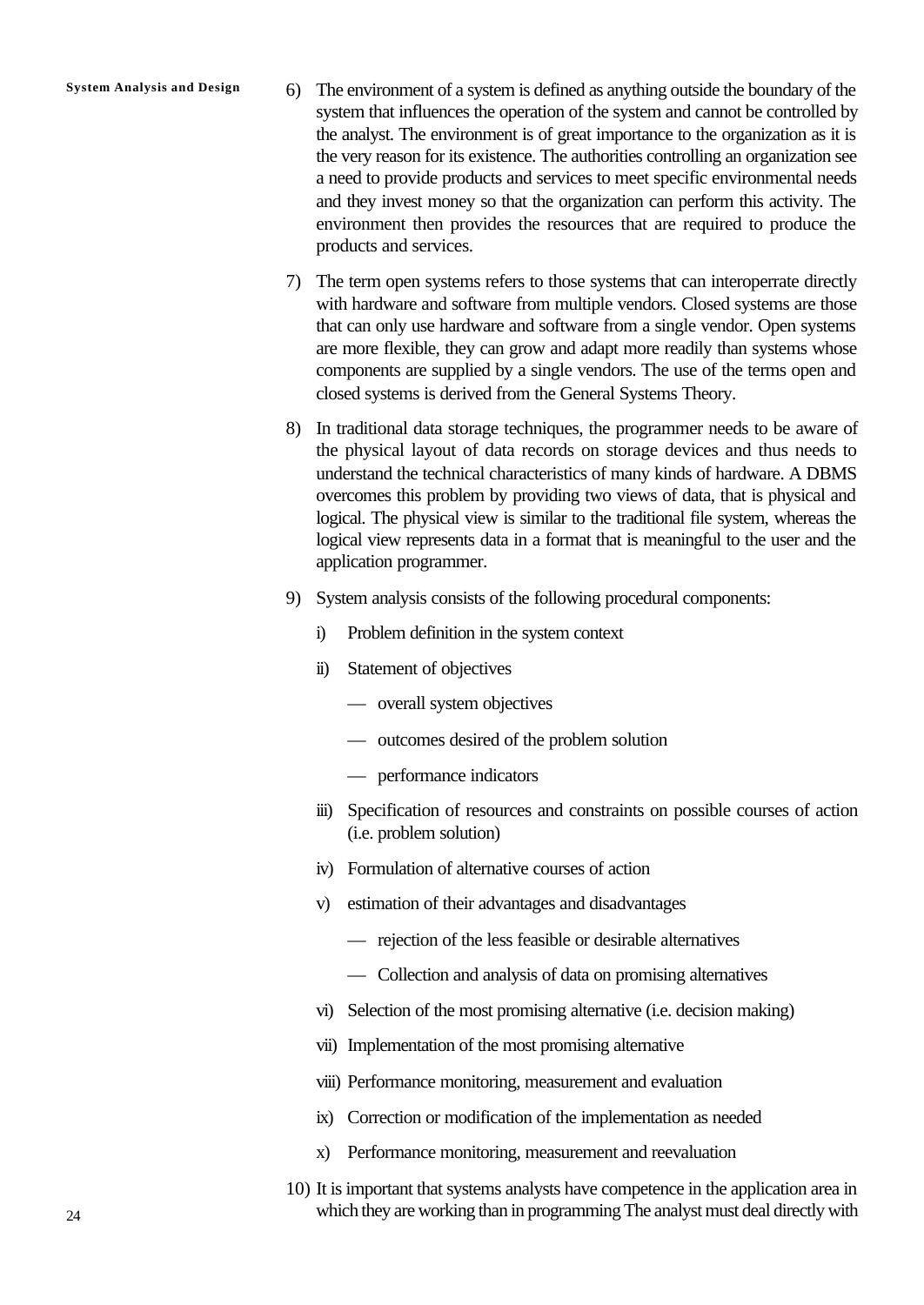users and must understand their applications in order to design a new system. **General Systems Theory** For these reasons, an analyst sometimes has a formal education in areas such as marketing, economics, accounting or management. But the best combination is to have an education in one of these application areas plus an information systems education. In fact, systems analysts often are employed by and report to the user organisation rather than the information systems function. They analyse and design new systems and then turn the specifications over to the information systems organization for programming.

11) A database administrator (DBA) is responsible for the design and control of an organization's database and holds a management position. The major duties of the DBA are designing databases; developing database dictionaries; designing and implementing procedures that will ensure the accuracy, completeness and timeliness of data stored in the database; and advising programmers, analysts and users about the efficient use of the database. An information systems consultant is very much like a systems analyst. This individual may be employed with an organization's information department of by an outside management consulting firm. The consultant's role ranges from helping a user develop an application to performing a complete analysis, design and implementation of a system. These persons usually are information specialists having a high level of technical knowledge both in computer systems and computer applications.

# **1.10 KEYWORDS**

| <b>Closed Systems</b>         | A closed system is one that is isolated from its<br>environment. Closed systems are self contained<br>so that the external environment does not<br>influence the behaviour of the system, nor does<br>the system influence its environment.                                                                                                    |
|-------------------------------|------------------------------------------------------------------------------------------------------------------------------------------------------------------------------------------------------------------------------------------------------------------------------------------------------------------------------------------------|
| Data Flow Diagrams (DFD) :    | Data flow diagrams are a structured analysis<br>technique the systems analyst can use to put<br>together a graphical representation of how data<br>flows through an organization. The data flow<br>approach includes describing the existing system,<br>and then describing the logical data flow as it<br>would occur in the improved system. |
| <b>Entropy</b>                | It is a measure of disorder within a system.<br>Entropy describes the state of a closed system<br>(no inputs from outside the system) where all<br>elements move towards disorganization and the<br>inability to obtain and process inputs so the<br>system is unable to produce outputs.                                                      |
| <b>General Systems Theory</b> | The concepts of systems are collectively referred<br>to as the General Systems Theory. Besides<br>focussing on all parts of a system, it helps<br>communication among specialists in various<br>fields.                                                                                                                                        |
| <b>Information System</b>     | A formalised system (usually computer) that can                                                                                                                                                                                                                                                                                                |